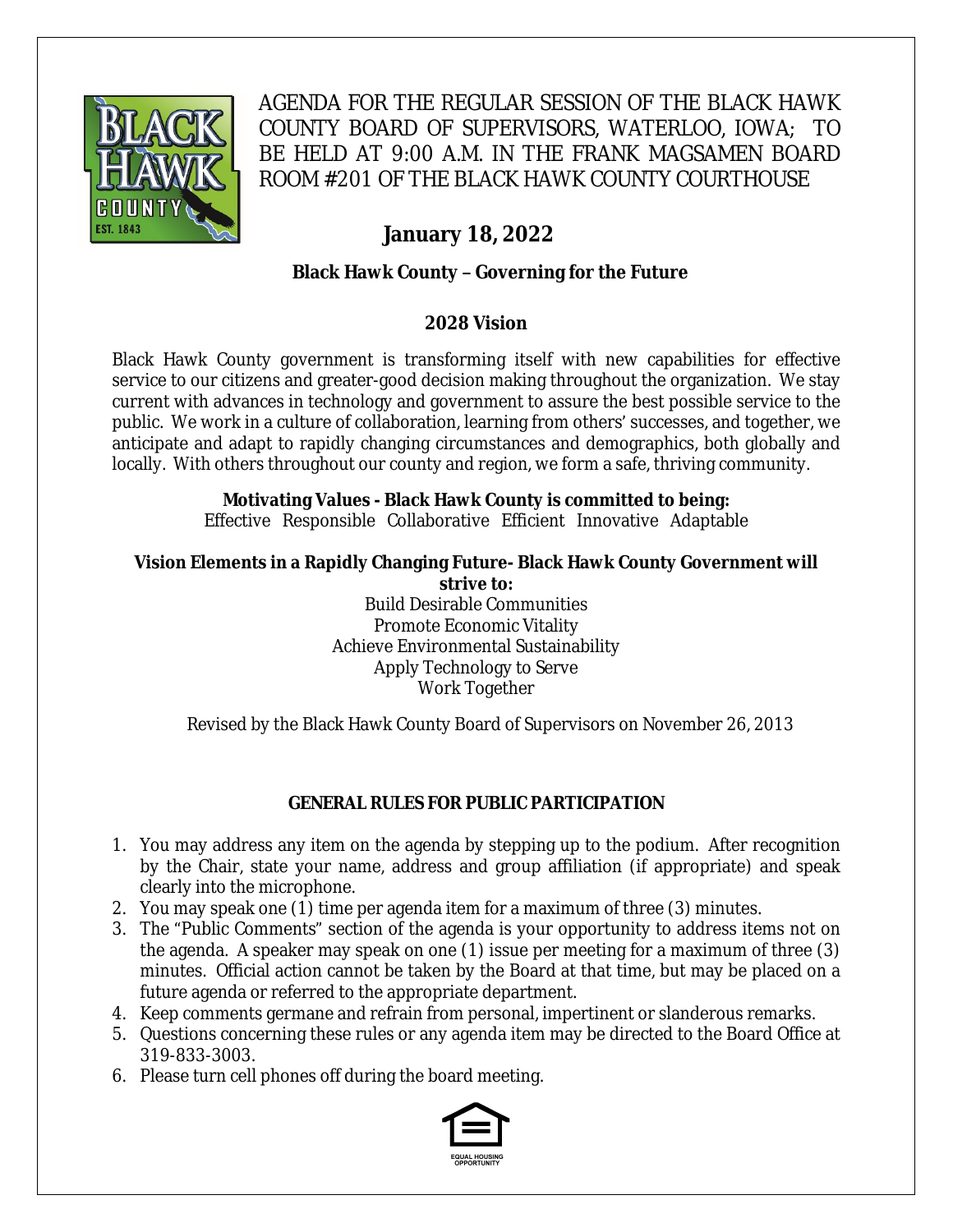Join Zoom Meeting <https://us02web.zoom.us/j/81397299480?pwd=dWdJU3F0WnI2YVhadzRNNmhWMGdsQT09> Meeting ID: 813 9729 9480 Passcode: 869685 One tap mobile +13017158592,,81397299480#,,,,\*869685# US (Washington DC) +13126266799,,81397299480#,,,,\*869685# US (Chicago) Dial by your location +1 301 715 8592 US (Washington DC) +1 312 626 6799 US (Chicago) +1 646 558 8656 US (New York) +1 253 215 8782 US (Tacoma) +1 346 248 7799 US (Houston) +1 669 900 9128 US (San Jose) Meeting ID: 813 9729 9480 Passcode: 869685 Find your local number: <https://us02web.zoom.us/u/kb6Q7jGAuD>

# **ROLL CALL**

# **MOMENT OF SILENCE – To Reflect on Actions**

### **PLEDGE OF ALLEGIANCE**

**1. AGENDA RECEIVED AS PROPOSED OR AS AMENDED**

#### **2. PUBLIC COMMENTS**

#### **3. CLAIMS AND PAYMENTS**

A. Resolution **–** that the Board of Supervisors APPROVE EXPENDITURES, and that the County Auditor be authorized and directed to ISSUE CHECKS, against the various settlement of such claims as allowed.

# **4. PRESENTATION – 2021 Sheriff's Office Annual Report**

# **5. RECEIVE PROJECT UPDATES FROM DEPARTMENT HEADS/ELECTED OFFICIALS**

- **6. MINUTES APPROVED –** January 11, 2022 and January 13, 2022
- **7. HEARINGS**  Times are approximate
	- i. 9:05 a.m. Ordinance No. 77-262 Rezone Request by Mark Becker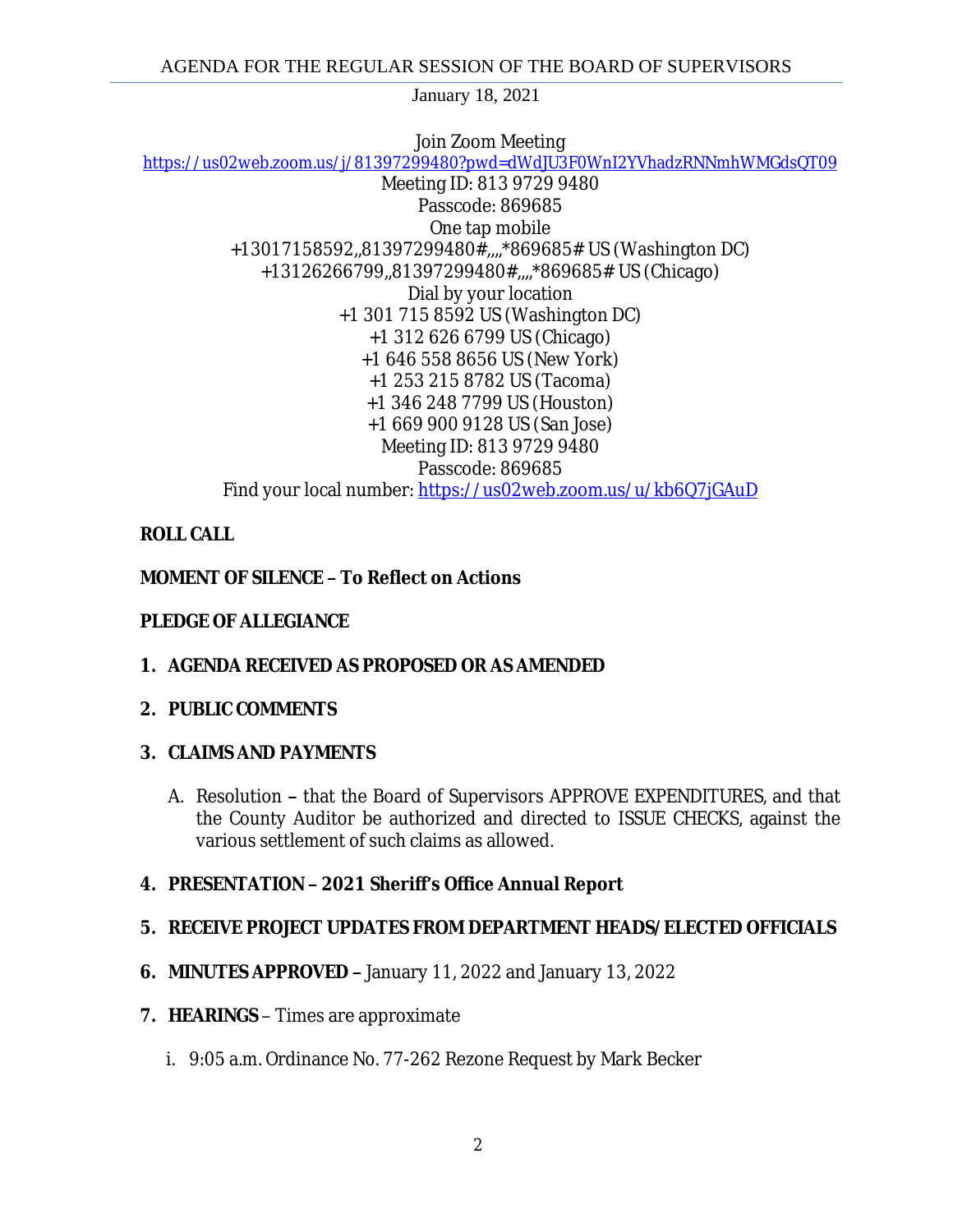### **8. CONSENT AGENDA**

The following items will be acted upon by voice vote on a single **RESOLUTION**, without separate discussion, unless someone from the board or the public requests that a specific item be considered separately.

### A. TO APPROVE, RECEIVE, PLACE ON FILE WITH THE COUNTY AUDITOR

- 1. The Board of Supervisors APPROVE INTERGOVERNMENTAL JOURNAL ENTRIES, and that the County Auditor be authorized and directed to TRANSFER monies within the various funds as submitted.
- B. TO RECEIVE AND PLACE ON FILE WITH THE COUNTY AUDITOR
	- 1. The CERTIFICATE OF ORGANIZATION from Black Hawk County Agricultural Extension Council.

# **9. CONTRACTS AND AGREEMENTS**

- A. Resolution That the Title VI AGREEMENT between Black Hawk County and the Iowa Department of transportation naming Amanda Fesenmeyer, the County Human Resources Director, as the designated Title VI coordinator be approved and direct the Chair to sign for same as recommended by Catherine Nicholas, County Engineer.
- B. Resolution That the Title VI ASSURANCE between Black Hawk County and the Iowa Department of Transportation stating that Black Hawk County comply with the following statutory/regulatory authorities; Title VI of the Civil Rights Act of 1964, 49 C.F.R. Part 21, and 28 C.F.R. Part 21 in order to receive Federal financial assistance from the United States Department of Transportation be approved and direct the Chair to sign for same as recommended by Catherine Nicholas, County Engineer.
- C. Resolution That the 28E Agreement between Black Hawk County and the City of Raymond defining winter maintenance activities, shoulder maintenance, and bridge inspections on portions of S. Raymond Road and Dubuque Road for a sum of \$2,500 be approved as recommended by Catherine Nicholas, County Engineer.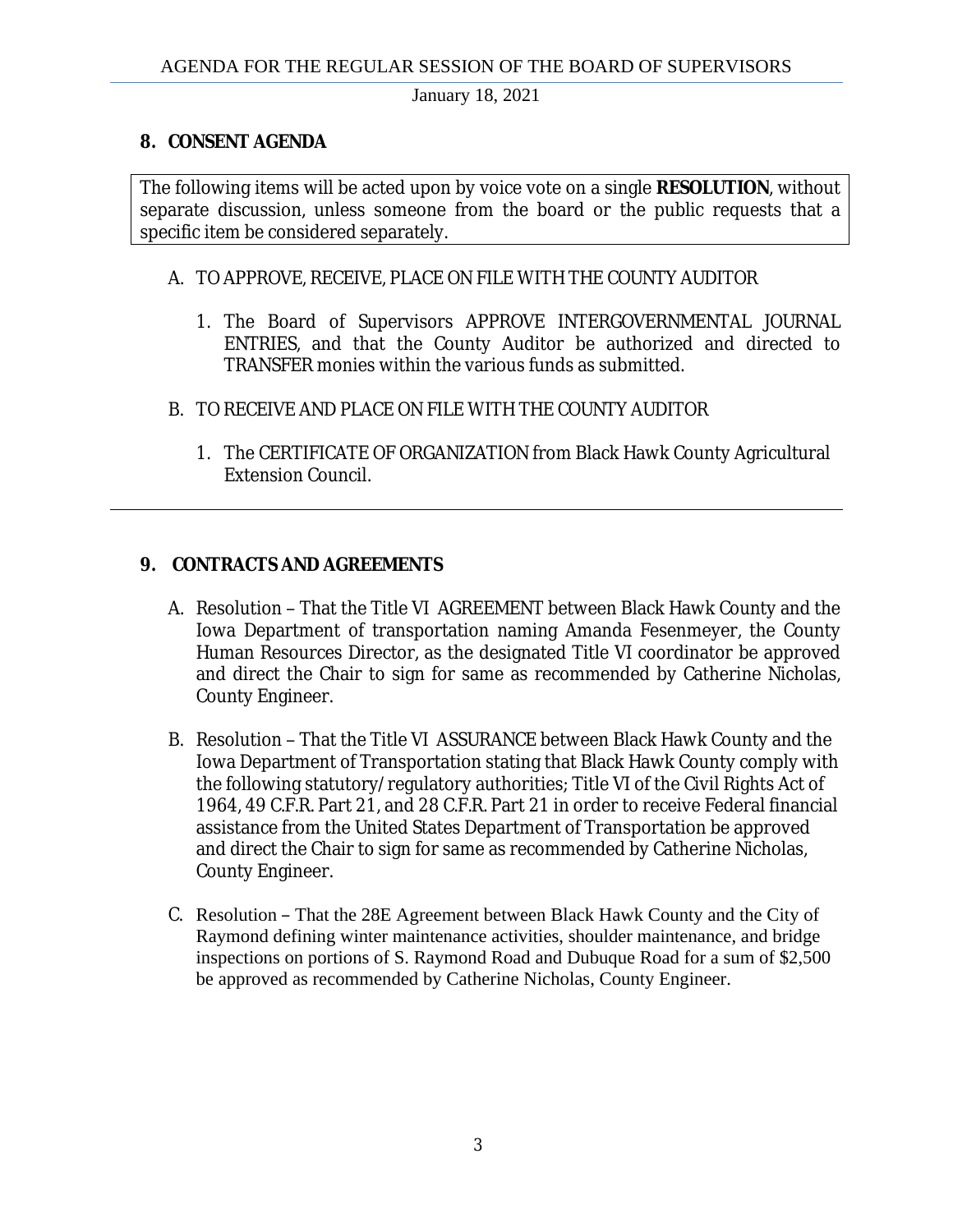#### **10. OTHER BUSINESS**

- A. Resolution that the REQUEST FOR PURCHASE OF CAPITAL EQUIPMENT submitted by Al Yu, Information Technology Director, be approved and direct the Chair to sign for same: to purchase a helpdesk ticketing system for \$10,890.00 from ManageEngine.
- B. Motion to direct the Finance Director to advertise for a PUBLIC HEARING on the proposed Black Hawk County Budget for the Fiscal Year 2022-2023 to be held on February 8, 2022 at 9:05 a.m. in Board Room 201 of the Black Hawk County Courthouse, Waterloo, Iowa.
- C. DISCUSSION POSSIBLE BOARD ACTION Identify for the record public purposes that could be served by agencies, including but not limited to nonprofit entities.
- D. Motion to send inquiry to the following agencies as to ways these agencies serve Black Hawk County's identified public services.
	- Riverview Center
	- Cedar Valley Food Pantry
	- Iowa Legal Aid
- E. 9:05 a.m. Hearing on proposed Ordinance No. 77-262 Becker Rezone
	- i. Motion to receive and place on file proof of publication of notice of public hearing.
	- ii. Motion to waive the first reading as notice was published on January 12, 2022 in the Waterloo Courier in accordance with requirements of the *Code of Iowa* and publication was approved on the request submitted by Mark Becker to rezone 1.5 acres from "A" Agricultural District to "A-R" Agricultural District in in order construct one new single family home.
- iii. Motion to close the hearing as oral and written comments were received and placed on file.
- iv. Resolution to suspend the rules requiring the Board of Supervisors to consider and vote on the proposed ordinance at two prior meetings.
- v. Ordinance adoption that "Ordinance Amending Ordinance No. 36 as Amended, the Black Hawk County, Iowa Agricultural Preservation Zoning Ordinance adopted February 2, 1999, by adding Subsection No. 262 to section VI (B), Rezoning Certain property" as described on the above request submitted by Mark Becker and to consider the same for adoption and if adopted would be known as Ordinance No. 77-262.
- F. DISCUSSION County Preparedness and Possible Updates for COVID-19

#### **11.ANY REPORTS OR INFORMATION FROM THE BOARD**

#### **12. ADJOURNMENT**